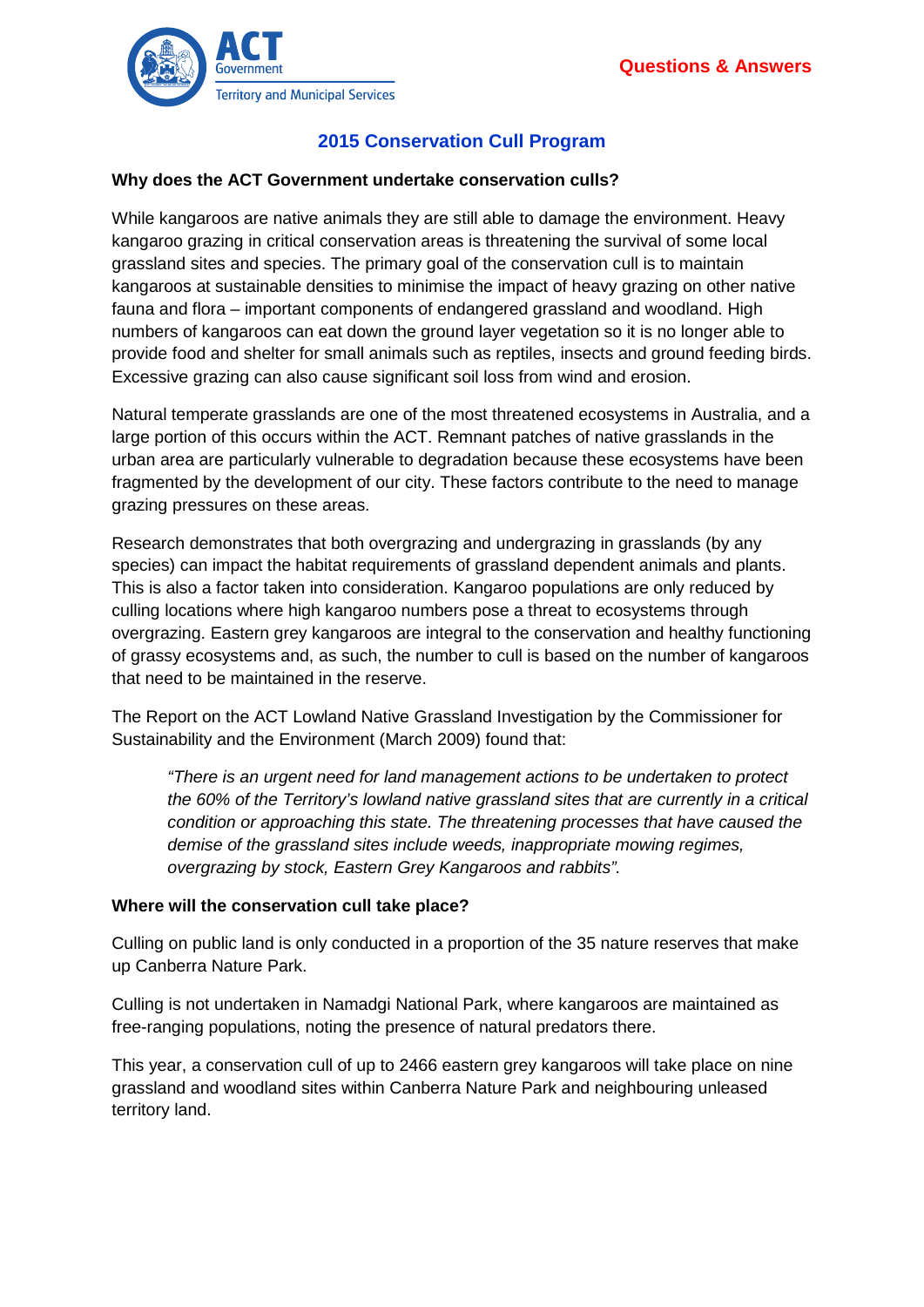These sites are:

- Callum Brae Nature Reserve
- Crace Nature Reserve
- Goorooyarroo Nature Reserve and adjacent unleased territory land
- Gungaderra Nature Reserve
- Kama Nature Reserve
- Mount Painter Nature Reserve
- Mulanggari Nature Reserve
- The Pinnacle Nature Reserve and adjacent unleased territory land
- Wanniassa Hills Nature Reserve.

## **What are some of the species the conservation cull is designed to protect?**

Grassy woodland is critical habitat for four woodland bird species (in the list below) declared threatened in the ACT. These birds depend on ground layer vegetation, feeding on or near the ground. Heavy kangaroo grazing impacts on birds by suppressing the seeding of grasses which birds rely on for food. There is evidence that several woodland bird species are in decline in the ACT region. This is supported by a monitoring project of the Canberra Ornithologists Group which has established 142 monitoring points at 15 grassy woodland sites in the ACT with more than 10 years of data.

Examples of endangered species in the ACT that may be impacted by heavy kangaroo grazing include:

Animals:

- Grassland earless dragon
- Striped legless lizard
- Perunga grasshopper
- Hooded robin
- Brown treecreeper
- Superb parrot
- White-winged triller.

Plants:

- Austral toadflax
- Ginninderra peppercress.

## **What else is the ACT Government doing to counteract threats to endangered species?**

The demise of any flora or fauna population has many contributing factors. Given the current vulnerable state of grassland habitat in the ACT, it only takes a couple of other contributing factors to threaten an endangered species.

When assessing threats and impacts to native grassland, grazing impacts from all herbivores are considered along with other threats such as weed invasion. Rabbits are being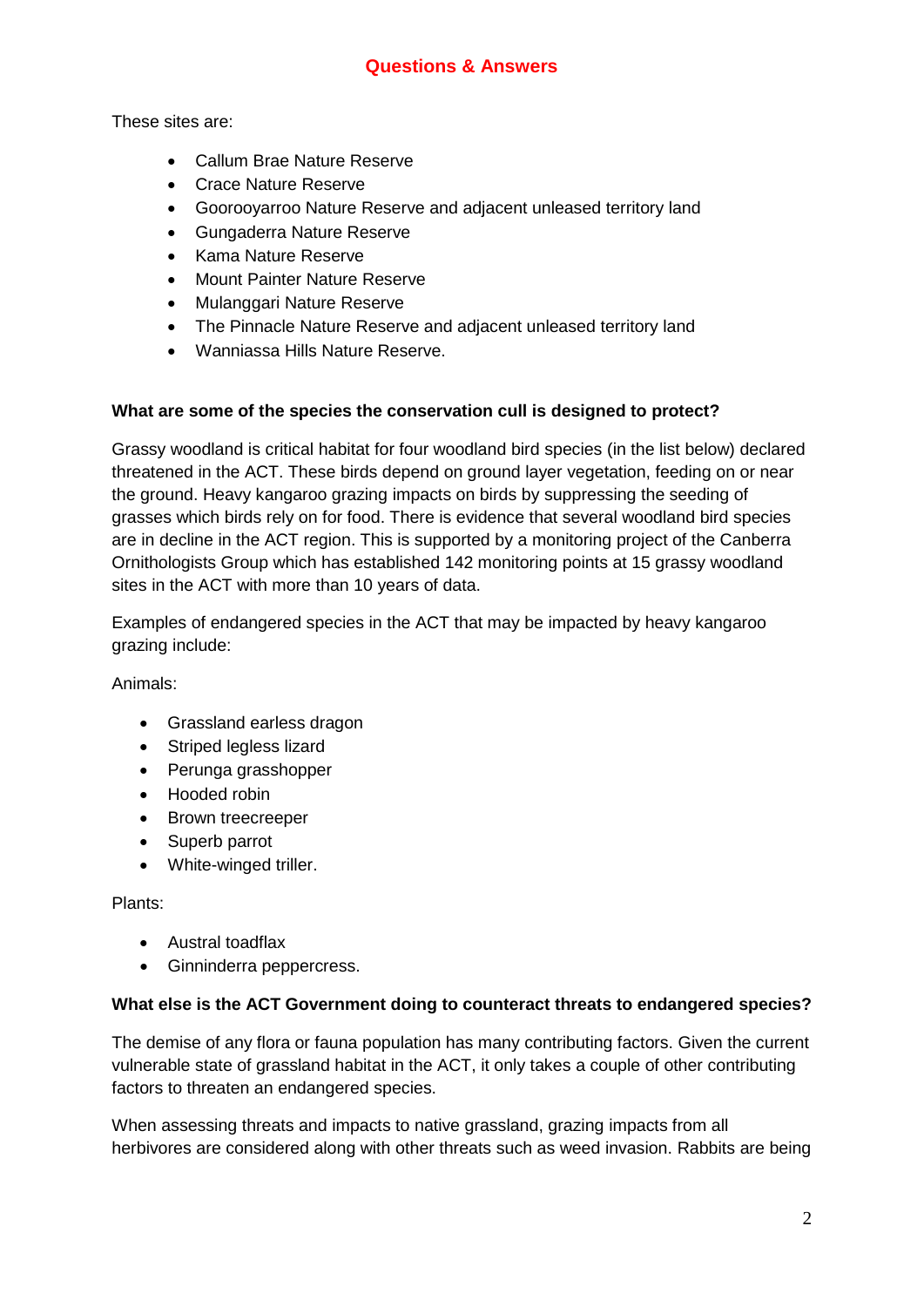## **Questions & Answers**

controlled in the same reserves in which kangaroo culling will be undertaken. Weeds are also being targeted in certain areas where they pose threats to endangered species.

Management of native grasslands in reserves aims to avoid both undergrazing and overgrazing. The ACT Government is morally and legally obliged to act for the conservation of all species, including kangaroos, and seeks to moderate kangaroo overpopulation in conservation areas.

### **What sort of research has been undertaken to support conservation culling?**

The grazing impacts resulting from high densities of kangaroos have been recognised for many years. These impacts have been documented in scientific publications dating as far back as a local study published by the ANU in 1989 (*The effects of grazing by kangaroos and rabbits on the vegetation and habitat of other fauna in the Tidbinbilla Nature Reserve* by HM Neave and MT Tanton).

In 2010 the ACT Government released the [Kangaroo Management](http://www.tams.act.gov.au/__data/assets/pdf_file/0012/394698/Kangaroo_Management_Plan_complete_for_web.pdf) Plan as a guide to the management of kangaroos. It was underpinned by a large body of scientific evidence, referencing over 400 documents. The Plan has also been independently peer reviewed by an eminent ecologist and expert in kangaroo ecology, Associate Professor Dr Graeme [Coulson,](http://www.zoology.unimelb.edu.au/staff2/profile,academic,g.coulson.html) from The University of Melbourne. Dr Coulson praised the Plan's principles and clear policies and advised the Plan '*will serve as a model for the management of kangaroos and other wildlife elsewhere in Australia*'.

The Report on the ACT Lowland Native Grassland Investigation by the Commissioner for Sustainability and the Environment (March 2009) found that 'of the Territory's 49 lowland native grassland sites, 40 per cent are approaching a critical threshold and 20 per cent are in a critical condition' and recommended that the ACT Government:

*"Improve the ecological conditions of sites that are in a critical condition or approaching this state, by reducing current threatening processes of weed invasion, inappropriate mowing and overgrazing by stock, rabbits and kangaroos as a matter of urgency."* 

Following the publication of the Kangaroo Management Plan, numerous scientific papers have been published which support the need to reduce kangaroo density for conservation, based on research carried out in the ACT by CSIRO and universities (as well as papers not based on ACT studies). The ACT-based papers are summarised in ['ACT conservation](http://www.tams.act.gov.au/__data/assets/pdf_file/0009/715356/Effects-of-kangaroo-grazing-and-biodiversity.pdf)  [research: the effects of kangaroo grazing on biodiversity'.](http://www.tams.act.gov.au/__data/assets/pdf_file/0009/715356/Effects-of-kangaroo-grazing-and-biodiversity.pdf)

Following the 2013 ACAT hearing in relation to the ACT Government's 2013 kangaroo cull licences, ACAT recommended that the ACT kangaroo counts and methodology be verified by an independent expert. The ACT Government sought an independent peer review of how cull numbers are determined. The resulting review supported the ACT Government's continuation of kangaroo management activities.

The peer review and the ACT Government response can be found on the [Territory and](http://www.tams.act.gov.au/parks-recreation/plants_and_animals/urban_wildlife/local_wildlife/kangaroos)  [Municipal Services](http://www.tams.act.gov.au/parks-recreation/plants_and_animals/urban_wildlife/local_wildlife/kangaroos) website.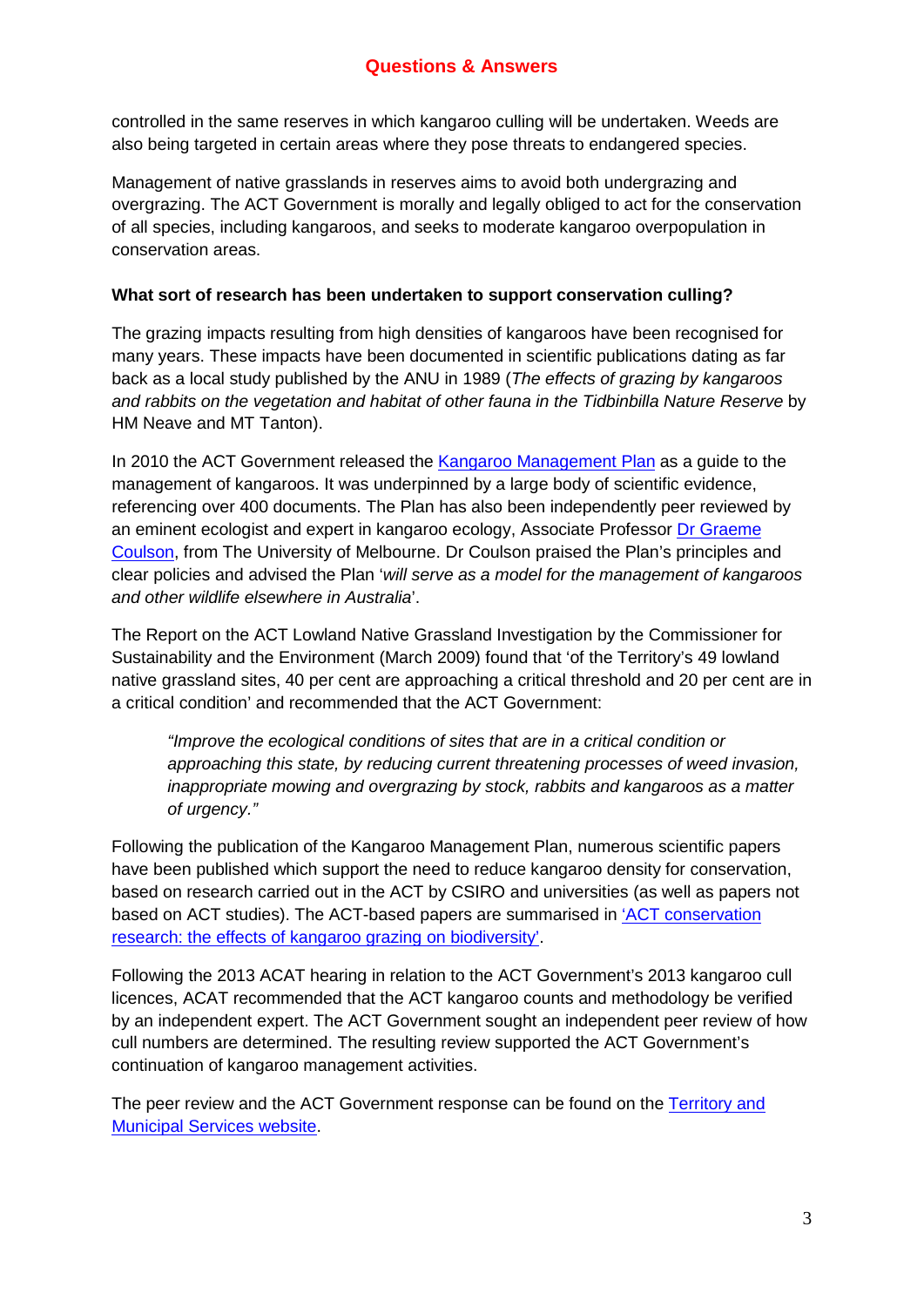## **Is a conservation cull needed this year?**

Yes, a conservation cull is needed this year. Research indicates that conditions in the ACT region are very favourable for eastern grey kangaroos and, as such, their population has continued to increase to the extent that various nature reserve areas of the ACT have some of the highest densities of kangaroos per square kilometre in Australia. This increase is due to the relatively stable environment, reduction of natural predators like dingoes, reduced hunting and shooting and reduced or eliminated competition from grazing livestock in many grasslands now reserved for conservation.

The high population of kangaroos leads to overgrazing in areas, destroying precious ecosystems and threatening the survival of some local flora and fauna species, including some listed as threatened.

## **How has the need to reduce kangaroo numbers on these sites been identified?**

ACT Government ecologists determine the maximum number of kangaroos that can inhabit an area before the ecosystem can no longer support the population to set what is called the "carrying capacity".

Kangaroo populations are estimated using scientifically based methodology that is used across all Australian jurisdictions. These methods are documented in the ACT Government's Kangaroo Management Plan. Population counts are conducted at each separate site annually by ACT Government ecologists.

Field measurement and ecological modelling suggest figures for the ideal numbers of kangaroos and amounts of ground layer vegetation. These are specific to each site, and will be adjusted in future on the basis of increased knowledge. A separate calculation of the number to cull is carried out for each relevant reserve. A formula is used to help calculate the number of kangaroos to be culled as follows:

(A) the **number to remain** after culling is subtracted from (B) the **current population**, making allowance for (C) **population growth** in the interim.

More information is available in ['Calculation of the number of kangaroos to cull'.](http://www.environment.act.gov.au/__data/assets/pdf_file/0004/576715/Calculation_of_the_number_of_kangaroos_to_cull_.pdf)

## **Why can't the kangaroos be relocated?**

Options for large-scale translocation are not considered feasible, due to the lack of available relocation areas, and concerns about survival rates following relocation.

In any case, the translocation of kangaroos may only serve to shift the problem elsewhere. It could cause enormous stress to the animals and put them at risk of starvation by releasing them into an ecosystem that is unlikely to support additional grazing pressure.

### **How will the conservation cull be conducted?**

The eastern grey kangaroos will be culled according to the relevant [National Code](http://www.environment.gov.au/resource/national-codes-practice-commercial-and-non-commercial-humane-shooting-kangaroos-and) of [Practice.](http://www.environment.gov.au/resource/national-codes-practice-commercial-and-non-commercial-humane-shooting-kangaroos-and) The cull method, shooting, is recognised by the Commonwealth, state and territory governments and RSPCA Australia as the most humane method of culling. An experienced veterinarian will be conducting an audit of the culling process.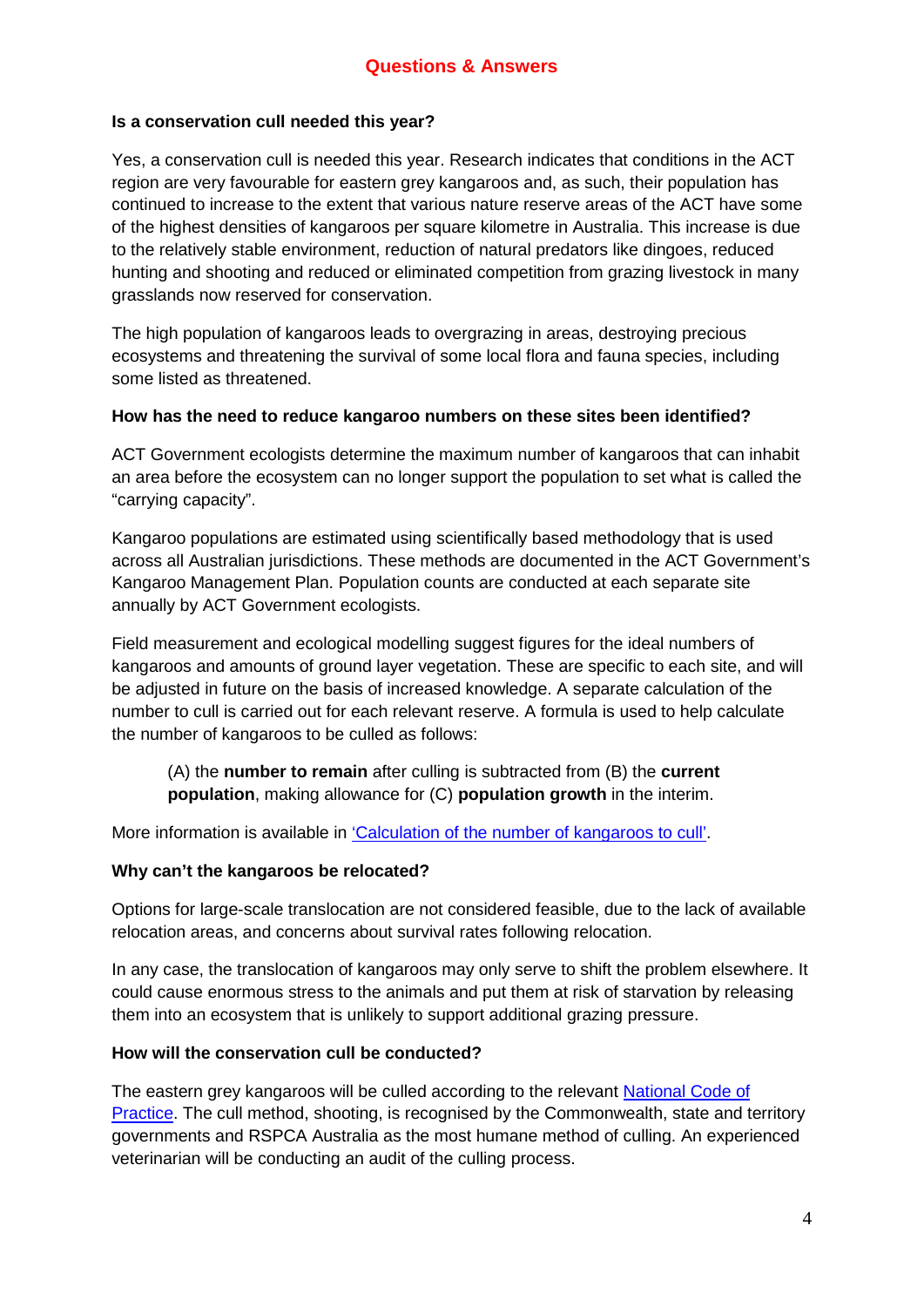# **Questions & Answers**

Expert marksmen will carry-out the cull. [An animal welfare and compliance audit](http://www.tams.act.gov.au/__data/assets/pdf_file/0003/715305/Welfare-and-compliance-audit.pdf) undertaken by an independent veterinarian in 2013 found 'all kangaroo carcasses inspected had been killed with a single shot'.

Kangaroo shooters in the ACT have to pass a challenging marksmanship accuracy test, overseen by an accredited Australian Federal Police Firearms Instructor. Additionally shooters must pass tests on the National Code of Practice and a macropod identification test to be accredited. The ACT is the only jurisdiction to test and accredit non-commercial kangaroo shooters and the testing process was made even more stringent and rigorous through improvements made in 2014.

## **What about the pouch young?**

Research has demonstrated that eastern grey kangaroos have a strong seasonal breeding pattern with the majority of young born at a similar time of the year. To minimise the chance of orphaning dependent joeys and young-at-foot, the culling of female kangaroos is restricted to the period between 1 March and 31 July each year. This is designed to avoid the time when most females have large pouch young or young-at-foot that are dependent on milk.

Thus the majority of pouch young which will be encountered during the culling period will be small and unfurred, lacking a fully developed nervous system. Pouch young will be euthanised in accordance with the Code of Practice.

Research published in 2007 (*Managing Eastern Grey Kangaroos Macropus giganteus in the Australian Capital Territory: reducing the overabundance - of opinion* by D Fletcher) found the risk of young being orphaned at a vulnerable age is minimal in the ACT due to this policy. The ACT is the only jurisdiction to restrict kangaroo culling to a defined period.

## **Do other jurisdictions undertake kangaroo culls for conservation purposes?**

Kangaroo culling is undertaken for conservation purposes in several national parks in Victoria. Native vegetation responses to kangaroo grazing pressure have been studied in Hattah-Kulkyne National Park, Victoria since 1984 and annual culls were undertaken for 20 years from 1990. Biodiversity monitoring undertaken following a cull at Hattah-Kulkyne recorded increased abundance of 20 rare or threatened plant species in culled areas compared to unculled areas. The objective is to manage kangaroo populations in parks and reserves as part of a program to restore threatened vegetation communities. For more information see the Victorian [Department of Environment](http://www.dse.vic.gov.au/) and Primary Industries website.

## **How will you ensure public safety?**

Sites, excluding Mount Painter Nature Reserve, The Pinnacle Nature Reserve and Wanniassa Hills Nature Reserve, will be closed each day from 3 pm until 7 am the following morning. Mount Painter Nature Reserve and The Pinnacle Nature Reserve will be closed each day from 5 pm until 7 am the following morning. All sites will be closed between Thursday 30 April and Saturday 1 August 2015. Surrounding residents living adjacent to Mount Painter Nature Reserve, the Pinnacle Nature Reserve and Wanniassa Hills Nature Reserve will be informed of the cull via a letter. Signs will also be erected at all entry points to the reserves. The reserves will also be patrolled by rangers and security cameras.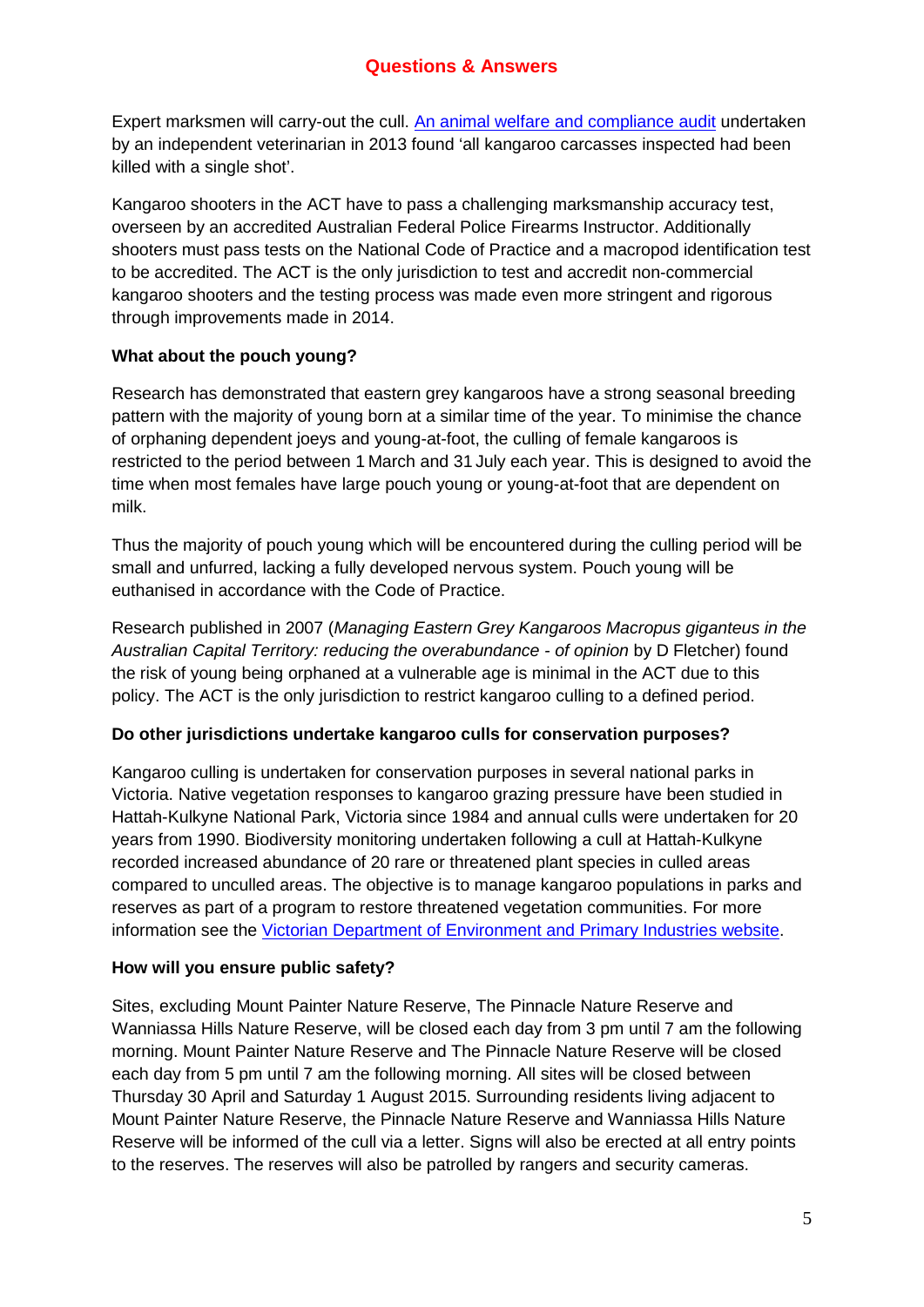Very strict safety procedures, developed in consultation with the Australian Federal Police, are followed during the cull.

## **Why has Government issued a two year licence this year?**

Groups opposed to the annual cull have challenged the validity of the cull licences through the ACT Civil and Administrative Tribunal (ACAT) a number of times, including the last two years. On each occasion ACAT has supported the decision of the Conservator of Flora and Fauna and allowed the cull. Groups will have the option to once again challenge the issuing of this year's licence through ACAT. Should ACAT find in favour of Government, the cull will be free to proceed this year and next.

By issuing a two year licence it minimises the public expense of yearly defences to ACAT which are based on the same arguments.

The two year licence lists a number of reserves where culling may take place next year, but as always these will be based on scientific assessments and kangaroo counts.

## **What will happen to the bodies?**

A proportion of kangaroo meat resulting from the cull will be processed into baits for use within the ACT Government wild dog and fox control programs. Currently the ACT uses approximately 6500 meat baits across the Territory annually.

The remaining kangaroo bodies will be buried. As with Tasmania, Victoria and the Northern Territory, there are no commercial kangaroo harvesting arrangements in the ACT. Given the relatively low number of kangaroos being culled, and the high costs of establishing, administering and monitoring a commercial operation, it is not cost-effective for the ACT Government to enter the commercial industry.

### **Will this type of conservation cull be a routine practice in ACT nature reserves?**

The ACT Government will continue to annually monitor the numbers of kangaroos and the health of the vegetation in our nature reserves. As a responsible manager of land and wildlife, the ACT Government is committed to the principle of culling as few animals as necessary to protect our nature reserves and the endangered species dependent upon them. Small annual conservation culls also prevent the need for large-scale culls meaning fewer animals are killed over the long-term. The ACT Government will continue to annually review the effectiveness of the program.

### **What else is the ACT Government doing in relation to kangaroo management?**

The ACT Government has been actively exploring long-term solutions to kangaroo population control for many years, providing funding and in-kind support for research into kangaroo control methods since 1998. The ACT is the only state or territory funding research into kangaroo fertility control. Recent trials, undertaken in partnership with the CSIRO (with funding from the Invasive Animals Cooperative Research Centre), of the contraceptive vaccine, GonaCon™, have provided encouraging results. It appears likely from preliminary results that GonaCon™ would provide a viable method for controlling the abundance of small, captive kangaroo populations. However, because each animal must be captured and handled to inject the vaccine by hand, this method is not a feasible option for the treatment of larger, more mobile populations.